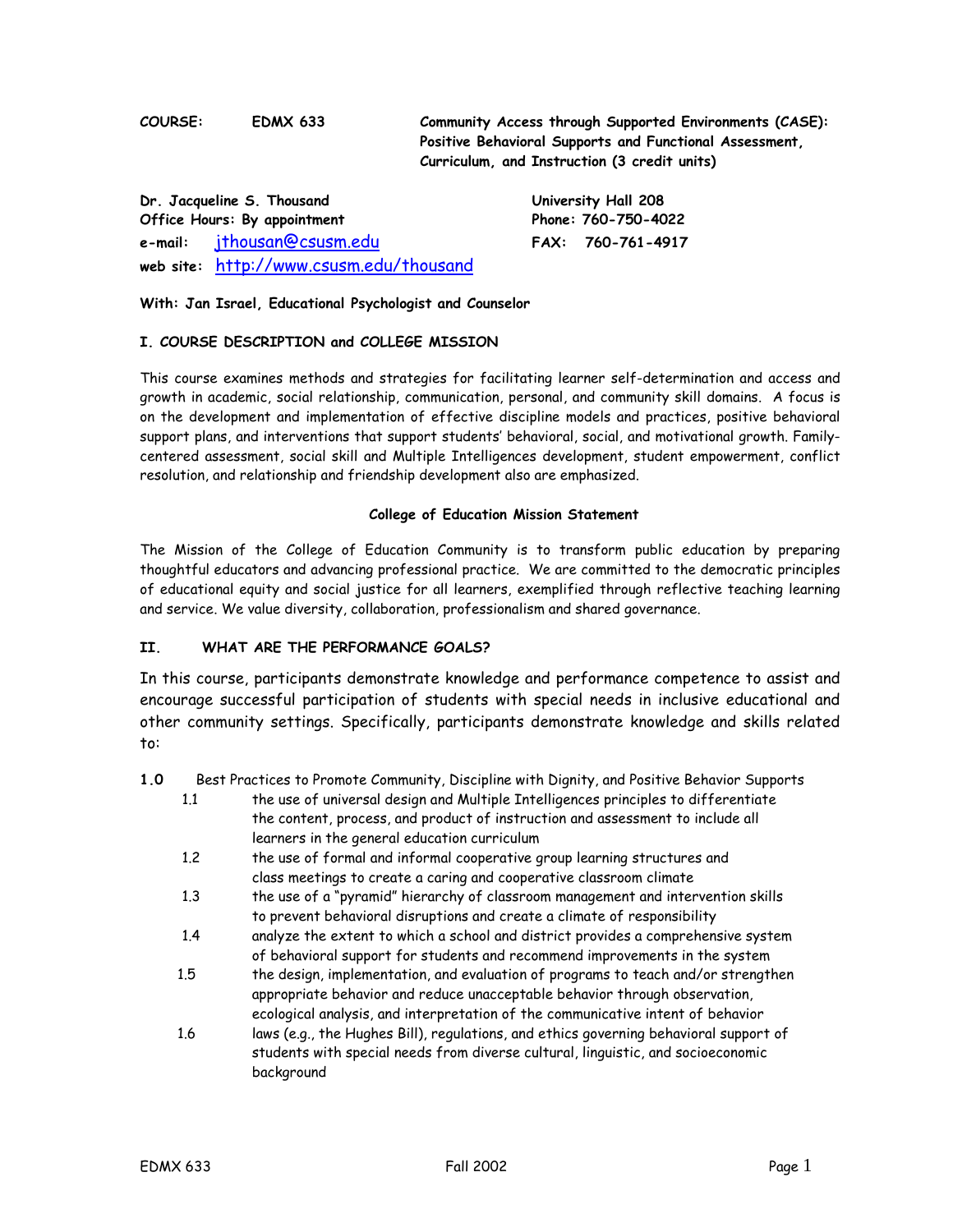- 1.7 the use of peer tutoring, partner learning, and social justice curriculum to promote natural peer supports and peer mediated instruction
- 1.8 student, family, and teacher involvement in IEP, ITP, and age of majority rights activities at the secondary level

# **2.0 Social Relationships**

- 2.1 methods for creating a positive school climate, developing a community of learners, and facilitating social behavior in diverse educational settings
- 2.2 the integration of social skills and social skill curricula into the general education curriculum and cooperative group learning and partner learning structures
- 2.3 methods for teaching interpersonal skills, including conflict resolution
- 2.4 the use of Circles of Friends and other friendship-building methods to expand social networks
- 2.5 the use of assessment methods such as MAPS to identify IEP goals and objectives that address valued life outcomes, including social relationships
- 2.6 the preparation of students to be self advocates, using principles of self determination
- 2.8 assisting students and their families and friends in the development of students' positive self-image and interpersonal relationships

# **3.0 Effective Communication and Self Determination**

- 3.1 student empowerment and the development of communication to promote choice making, independence, and self-advocacy
- 3.2 accurate interpretation of the communicative intent of student behavior
- 3.3 self-determination as a concept and practice in schooling
- 3.4 the identification of communication supports for students with communication challenges

# **4.0 Inclusion in General Education Curriculum and Community**

- 4.1 the use of creative problem solving to formulate accommodations and modifications so learners who present behavioral challenges or who have disabilities can meaningfully participate in shared activities in general education and community environments
- 4.2 the use of ecological analysis, functional analysis of behavior, and principles of positive behavioral supports to facilitate participation in inclusive settings
- 4.3 the use of MAPs and a Multiple Intelligences approach to assessment and programming in developing instruction and Individualized Transition Plans for post-secondary employment, living, and continuing education opportunities

# **Activities and instructional methods for realizing objectives:**

class discussions in-class group work lectures readings in texts & custom reader guest speakers web access application experiences presentations demonstrations videos team meetings role plays in-school observations and interviews

## **Evaluation of attainment of these knowledge bases and skills:**

attendance punctuality cooperative participation in class role plays written report collaborative activities written reflections poster session presentation presentation performances web site use mini-lesson development MAPS session outcomes sharing application to classroom assignments instruction of classmates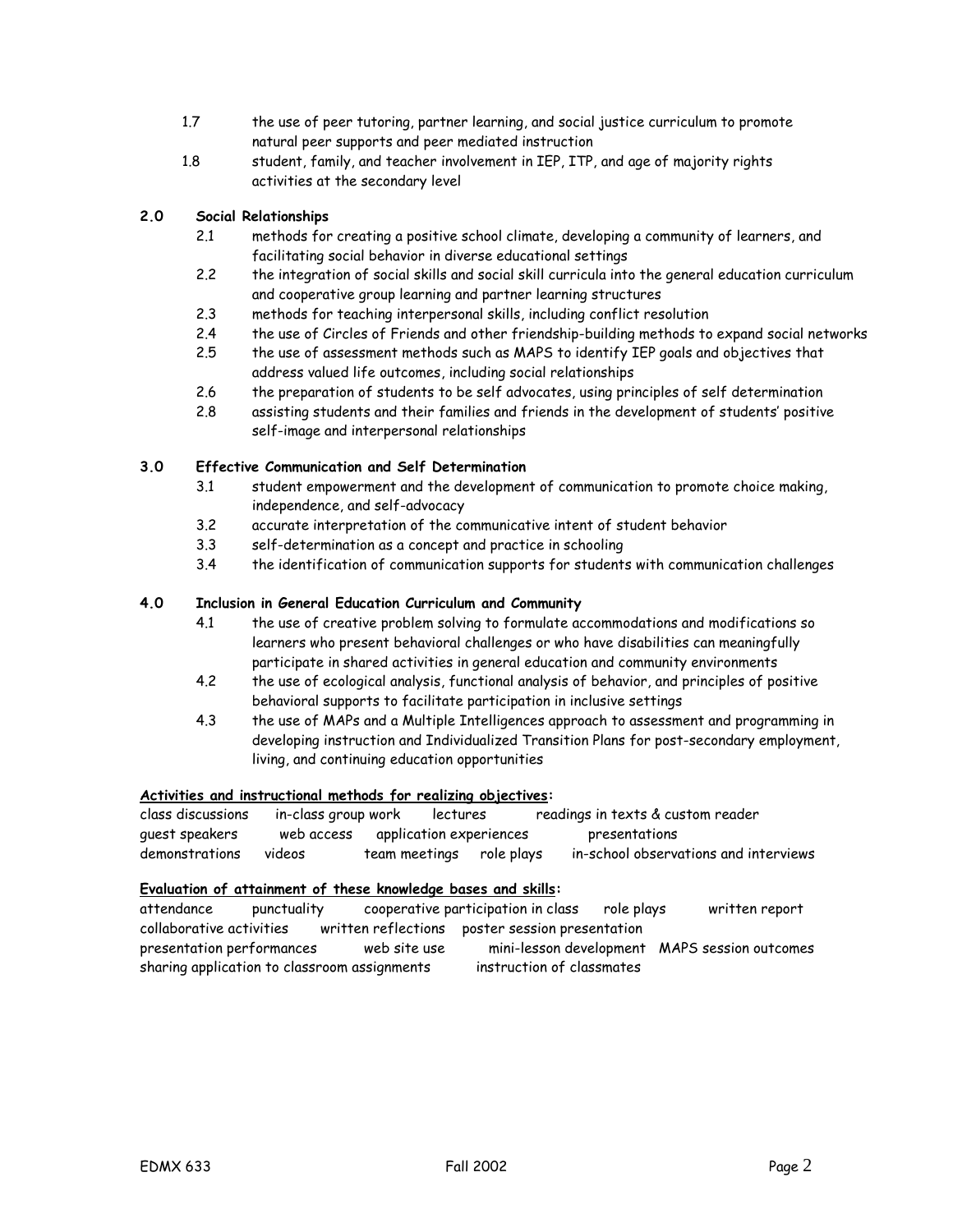# **CROSSCULTURAL, LANGUAGE, AND ACADEMIC DEVELOPMENT (CLAD) COMPETENCIES**

| COMEL FLINCILLO ADDREOGLO BY THIS COO                                                                                                           | LLU ANU JEIAULU IN TEIL TABLE BELUM                                                                                            |                                                                                                            |
|-------------------------------------------------------------------------------------------------------------------------------------------------|--------------------------------------------------------------------------------------------------------------------------------|------------------------------------------------------------------------------------------------------------|
| PART 1: LANGUAGE STRUCTURE<br>& FIRST- AND SECOND-LANGUAGE DEVELO                                                                               | PART 2: METHODOLOGY OF<br>BILINGUAL, ENGLISH<br>LANGUAGE DEVELOPMENT,<br>CONTENT INSTRUCTION                                   | PART 3: CULTURE AND<br>CULTURAL DIVERSITY                                                                  |
| Language Structure and Use:<br>I.<br>Universals and Differences<br>(including the structure of English)                                         | 1 <sub>1</sub><br>Theories and Methods of<br><b>Bilingual Education</b>                                                        | I. The Nature of Culture                                                                                   |
| A. The sound systems of language (phonology)                                                                                                    | Foundations<br>Α.                                                                                                              | A. Definitions of culture                                                                                  |
| <b>B.</b> Word formation (morphology)                                                                                                           | Organizational models: What works<br>$B_{\cdot}$<br>for whom?                                                                  | <b>B.</b> Perceptions of culture                                                                           |
| C. Syntax                                                                                                                                       | C. Instructional strategies                                                                                                    | C. Intragroup differences (e.g.,<br>ethnicity, race, generations,<br>and micro-cultures)                   |
| Word meaning (semantics)<br>D.                                                                                                                  | II. Theories and Methods for<br>Instruction In and Through English                                                             | D. Physical geography and its<br>effects on culture                                                        |
| Language in context<br>E.                                                                                                                       | A. Teacher delivery for both English<br>language development and content<br>instruction                                        | E. Cultural congruence                                                                                     |
| Written discourse<br>$\mathcal{F}$                                                                                                              | <b>B.</b> Approaches with a focus on English<br>language development                                                           | II. Manifestations of<br>Culture: Learning About<br><b>Students</b>                                        |
| Oral discourse                                                                                                                                  | C. Approaches with a focus on content<br>area instruction (specially designed<br>academic instruction delivered in<br>English) | A. What teachers should learn<br>about their students                                                      |
| H. Nonverbal communication                                                                                                                      | Working with paraprofessionals<br>D.                                                                                           | <b>B.</b> How teachers can learn about<br>their students                                                   |
| II. Theories and Factors in First- and Second<br>Development                                                                                    | II. Language and Content Area<br>Assessment                                                                                    | $Cr$ . How teachers can use what<br>they learn about their<br>students (culturally responsive<br>pedagogy) |
| A. Historical and current theories and models<br>of language analysis that have implications<br>for second-language development and<br>pedagogy | A. Purpose                                                                                                                     | III. Cultural Contact                                                                                      |
| B. Psychological factors affecting first- and<br>second-language development                                                                    | <b>B.</b> Methods                                                                                                              | A. Concepts of cultural contact                                                                            |
| C. Socio-cultural factors affecting first- and<br>second-language development                                                                   | $\mathcal{C}$<br>State mandates                                                                                                | <b>B.</b> Stages of individual cultural<br>contact                                                         |
| D. Pedagogical factors affecting first- and<br>second-language development                                                                      | Limitations of assessment<br>D.                                                                                                | The dynamics of prejudice<br>C.                                                                            |
| E. Political factors affecting first- and<br>second-language development                                                                        | Technical concepts<br>E.                                                                                                       | Strategies for conflict<br>D.<br>resolution                                                                |

COMPETENCIES ADDRESSED BY THIS COURSE ARE ITALICIZED AND SHADED IN THE TABLE BELOW

The College of Education infuses Cross-Cultural and Language and Academic Development (CLAD) competencies across the curriculum. The CLAD competencies addressed in this course are highlighted in *italics* in the table above.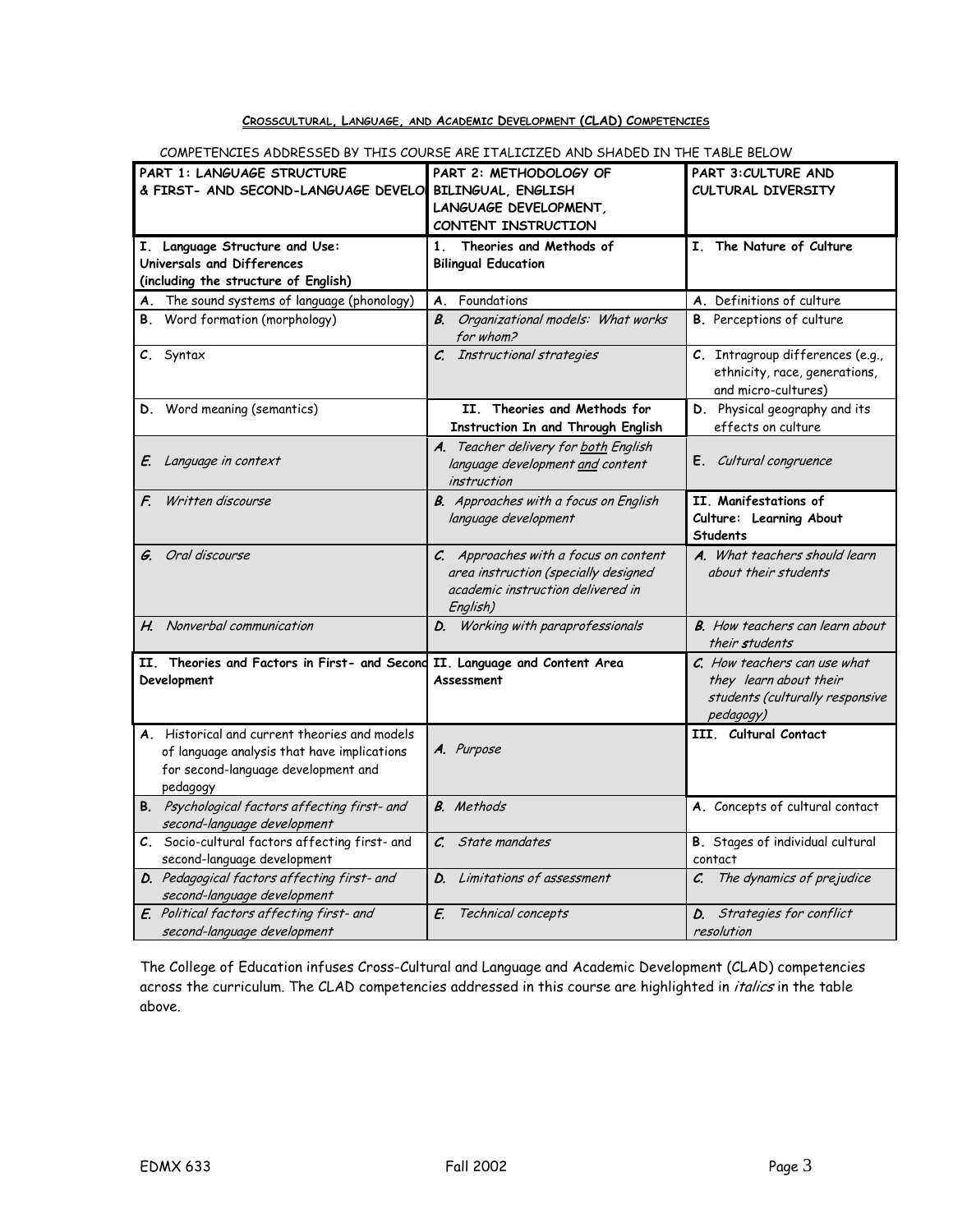### **IV. PROFESSIONAL AND ADMINISTRATIVE REQUIREMENTS**

- 1. "Person-first" language (e.g., "Student with Down Syndrome" rather than "Down Syndrome student;" "Johnny who happens to have Down Syndrome" rather than "My Down Syndrome student") must be used throughout all written and oral assignments and discussions.
- 2. Word process all written documents. Keep a copy of all of your work. You will want these copies for your records and for potential future use as professional portfolio entries.
- 3. Complete and hand in all assignments on the due dates for full credit. If you have extraordinary circumstances that impact completion of your assignments, please inform the instructor(s). Any time that you have questions or concerns, please contact the instructor(s) immediately.
- 4. Participate actively in class discussions and group activities and demonstrate positive interpersonal skills with classmates, the instructors, and guests.
- 5. Collect copies of materials you have developed for your classroom, collected from colleagues, or otherwise obtained to enrich your classroom instruction and management to place in an anthology for Dr. Parsons, and to share with your colleagues.
- 6. Select a class "buddy" to ensure you receive handouts and information if you miss class. Buddy: Telephone: e-mail: Fax:

#### **Grading Scale (in percentages):**

|  |  | A: 94-100 A-: 92-93 B+: 89-91 B: 86-88 B-: 84-86 C+: 81-83 |  |
|--|--|------------------------------------------------------------|--|
|  |  |                                                            |  |

#### **Criteria for Grading:**

| A (Excellent):    | Performance at the highest level, showing sustained excellence in meeting all course<br>objectives and requirements and exhibiting an unusual degree of intellectual initiative. |
|-------------------|----------------------------------------------------------------------------------------------------------------------------------------------------------------------------------|
| $B(Good)$ :       | Performance at a high level, showing consistent and effective achievement in meeting<br>course objectives and requirements.                                                      |
| C (Satisfactory): | Performance at an adequate level, meeting the basic objectives and requirements of<br>the course.                                                                                |

#### **NOTE: The minimum acceptable grade for a course in the professional education credential sequence is C+. A B average must be maintained for continuation in the program.**

#### **College of Education Attendance Policy**

Due to the dynamic and interactive nature of courses in the COE, all students are expected to attend all classes and participate actively. At a minimum, students must attend more than 80% of class time or s/he may not receive a passing grade for the course at the discretion of the instructor. Should you have extenuating circumstances, talk with the instructor immediately.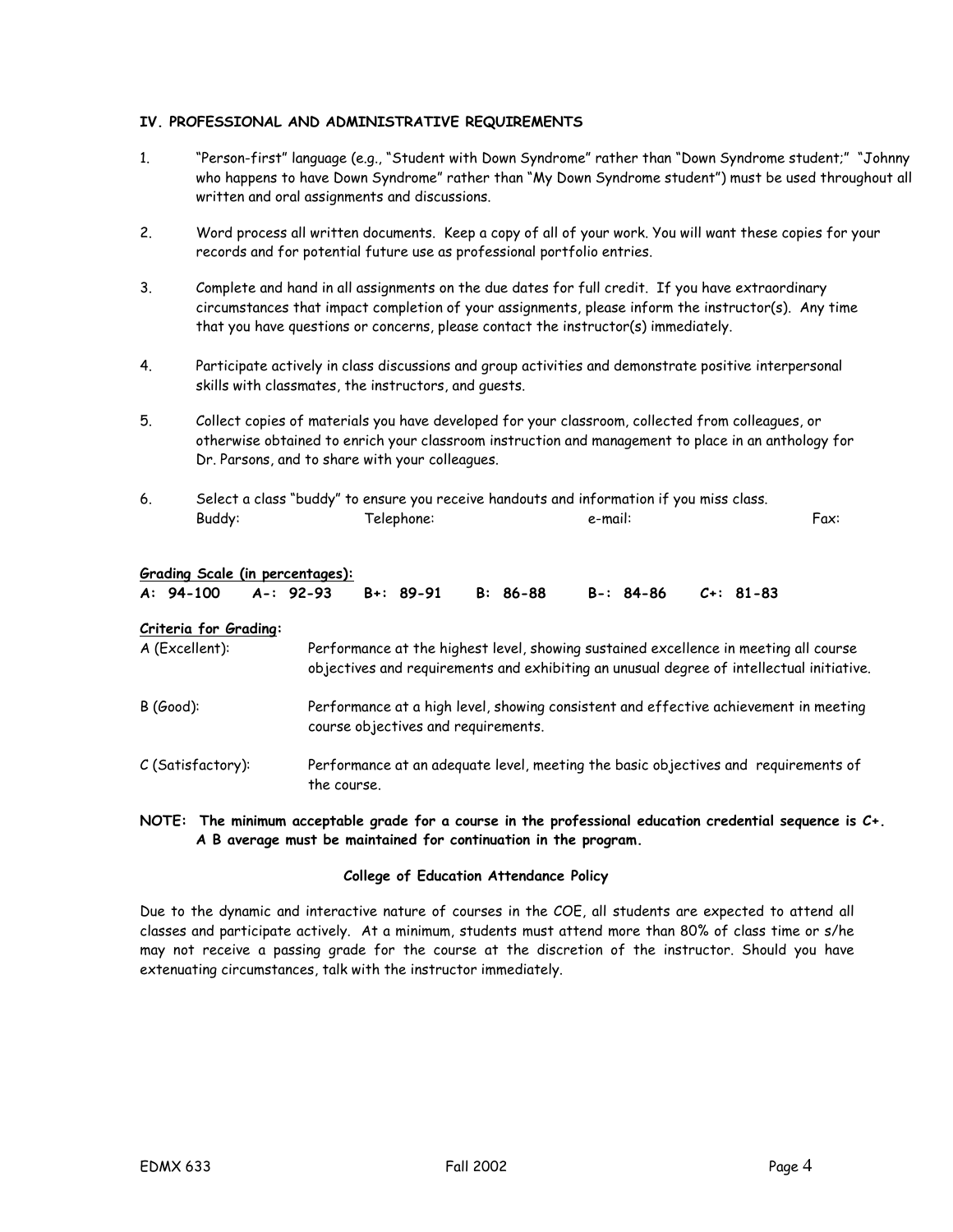| Class | Date: | <b>TOPIC</b>                                                                                                                     | READINGS FOR TODAY                                    | <b>ASSIGNMENTS DUE TODAY</b>                                        |
|-------|-------|----------------------------------------------------------------------------------------------------------------------------------|-------------------------------------------------------|---------------------------------------------------------------------|
| #1    | 01/22 | The 3 Rs: The Pyramid, Circle of Courage<br>High School IDEA '97 Assessment Assignment<br>Discipline Health Interview Assignment | <b>Interview Materials</b>                            | Purchase Texts & Custom Reader                                      |
| #2    | 01/29 | Prevention: Rules & Quick Recovery<br>Principles of Universal Design Revisited                                                   | VT 3 & 23                                             | Reading Reflection #1 (3 points)<br>Purchase Custom Reader          |
| #3    | 02/05 | Prevention: Class Meetings & Low-Level Interventions                                                                             | <b>TVN 9 &amp; 15</b>                                 | Reading Reflection #2 (3 points)                                    |
| #4    | 02/12 | Conflict Resolution; Oral and Written Planning<br>Social Skills Lesson Plan Development                                          | VT pp.140-149 & 152-161<br>TVN pp. 201-205 & Ch. 19   | Reading Reflection #3 (4 points)                                    |
| #5    | 02/19 | Prevention Continued: Teaching Social Skills                                                                                     |                                                       | Discipline Health Interview                                         |
| #6    | 02/26 | Self-Determination as a Concept and Practice<br><b>MAPs Assignment</b>                                                           | VT pp.575 - 580 & TVN 4<br><b>MAPs Materials</b>      | Reading Reflection #4 (4 points)                                    |
| #7    | 03/05 | Goal Structures, PIGSFace                                                                                                        |                                                       | Draft Social Skills Lesson Plan                                     |
| #8    | 03/12 | Experience a Lesson<br>Teacher's Role in CGL                                                                                     | TVN Ch. 7 & 20 (In class)                             | High School IDEA '97 Assessment                                     |
| #9    | 03/12 | Jigsaw of Lesson Plans<br>Lesson Plan Design                                                                                     | TVN Jigsaw of Ch. 21 Lessons<br>and TVN pp. 371 - 378 | Final Social Skills Lesson Plan<br>Reading Reflection #5 (5 points) |
|       | 03/26 | INDEPENDENT WORK TIME - PREPARE CGL LESSON PLAN, CONDUCT MAPS ASSIGNMENT, WORK ON REFLECTION #8,                                 |                                                       |                                                                     |

& COMPLETE REFECTIONS #6, #7

04/02 SPRING BREAK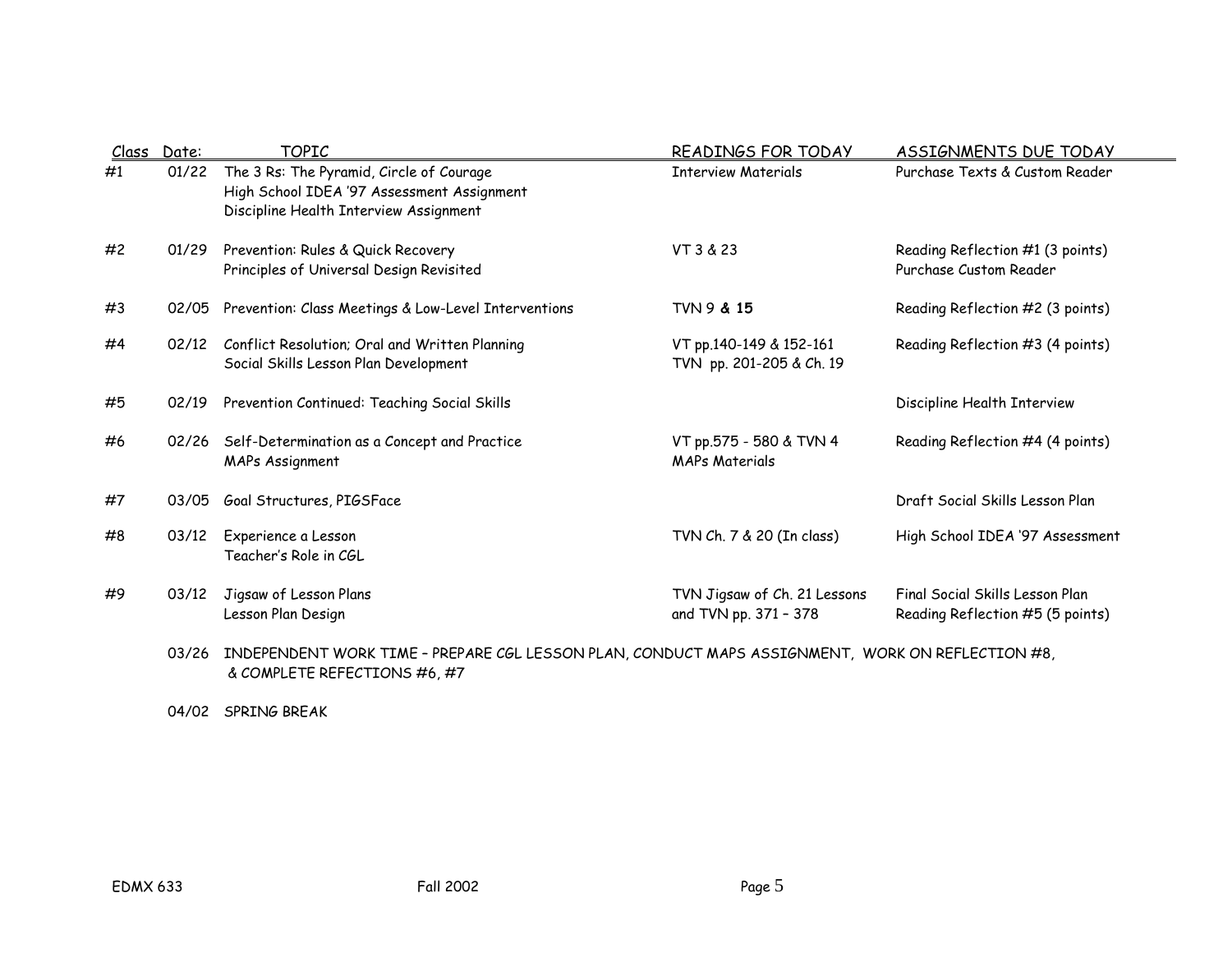|     | <u>Class Week of:</u> | <u>TOPIC</u>                                                                                                                   | READINGS FOR TODAY                                                      | <b>ASSIGNMENTS DUE TODAY</b>                               |
|-----|-----------------------|--------------------------------------------------------------------------------------------------------------------------------|-------------------------------------------------------------------------|------------------------------------------------------------|
| #10 | 04/09                 | <b>Informal Cooperative Learning Structures</b>                                                                                |                                                                         | Reading Reflection #6 (4 points)<br>Draft CGL Lesson Plan  |
| #11 | 04/16                 | Positive Behavior Supports - Plans that Work (Pt. 1)<br>Functional Assessment and "Model" Interventions<br>(Guest: Jan Israel) | <b>Screening for Understanding</b><br>& other readings in Custom Reader | Reading Reflection #7 (4 points)                           |
| #12 | 04/23                 | Positive Behavior Supports - Plans that Work (Pt. 2)<br>Behavior Intervention Plans - In-Class Design<br>(Guest: Jan Israel)   | Readings in Custom Reader                                               | Reading Reflection #8 (11 points)                          |
| #13 | 04/30                 | Student-Led IEPs (Guests: High School Students)                                                                                | NICHCY "Student's GuideIEP"<br>NICHCY "Helping Students "               | CGL Final Draft Revisions                                  |
| #14 | 05/07                 | Peer Tutoring, Social Justice<br><b>MAPS Assignment Processing</b>                                                             | TVN 18. 22, & 23 (Optional)                                             | Implementation Reflection #9 (3 points)<br>MAPS Assignment |
| #15 | 05/14                 | Course Evaluation and End of Year Celebration                                                                                  |                                                                         | Implementation Reflection #10 (3 points)                   |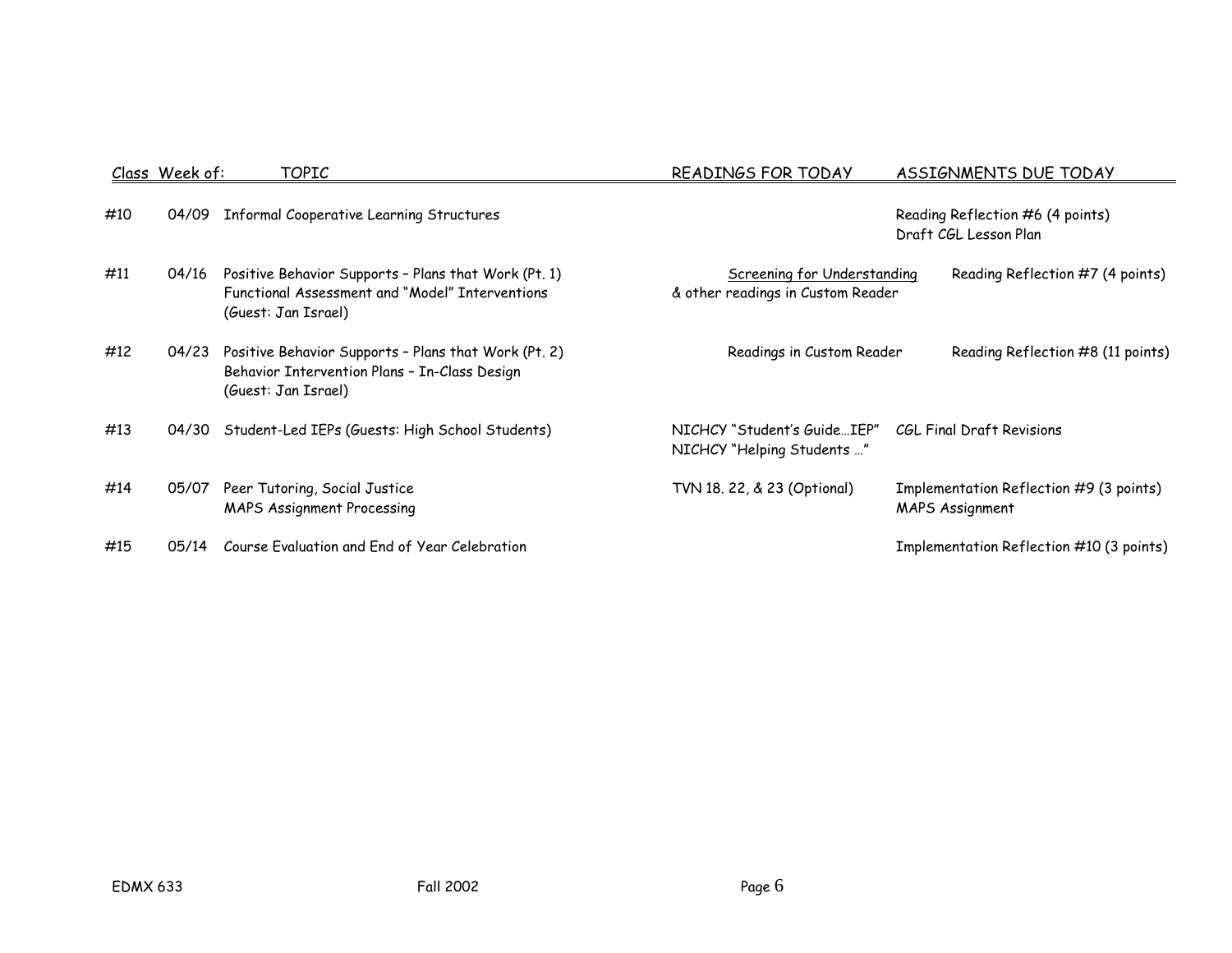# VI. WHAT BOOKS AND MATERIALS DO I NEED FOR CLASS?

| <b>Text Abbreviation</b> | Text Title, Author, and Publisher                                                                                                                                                                             |
|--------------------------|---------------------------------------------------------------------------------------------------------------------------------------------------------------------------------------------------------------|
| CА                       | Charles, C.M. (2002). Building classroom discipline (7th ed.). White Plains, NY: Longman.                                                                                                                     |
| <b>TVN</b>               | Thousand, J., Villa, R., & Nevin, A. (2002). Creativity and collaborative learning: A<br>practical quide to empowering students, teachers, and families (2 <sup>nd</sup> ed.). Baltimore: Paul<br>H. Brookes. |
| VT                       | Villa, R., & Thousand, J. (2000). Restructuring for caring and effective education:<br>Piecing the puzzle together ( $2^{nd}$ ed.). Baltimore: Paul H. Brookes.                                               |
| Custom Reader            | Additional readings, manuals, lecture quides, case studies                                                                                                                                                    |
| Web Sites                | www.disciplinehelp.com                                                                                                                                                                                        |

#### **VII. WHAT ARE MY ASSIGNMENTS?**

| Weekly Class Attendance and Participation           | $(45$ points)         |
|-----------------------------------------------------|-----------------------|
| Reading Reflections                                 | $(40$ points)         |
| Social Skills Lesson Plan                           | $(15$ points)         |
| Cooperative Group Lesson Plan                       | $(25$ points)         |
| Discipline and Positive Behavior Support Interviews | $(15$ points)         |
| High School IDEA '97 Observation and Interview      | $(15$ points)         |
| Positive Behavior Support Plan                      | $(16 \text{ points})$ |
| <b>MAPS</b>                                         | $(25$ points)         |
| <b>Total Maximum Points:</b>                        | 200 points            |

# **Weekly Class Attendance Participation (3 points per class X 15 classes = 45 points maximum)**

The purpose of this requirement is to ensure active participation during class sessions and opportunities to demonstrate collaborative teaming and cooperative group small group interpersonal skills. Because group activities and other active learning procedures are used to introduce and reinforce substantial amounts of material addressed in this course, regular attendance and participation is critical. If a participant needs to miss part or all of a class, the instructor must be informed in advance. Participants are responsible for requesting a makeup assignment for any absence. A student is not able to pass this class if 20% or more of the session time is missed except in rare cases of extreme hardship, with expected competence demonstrated.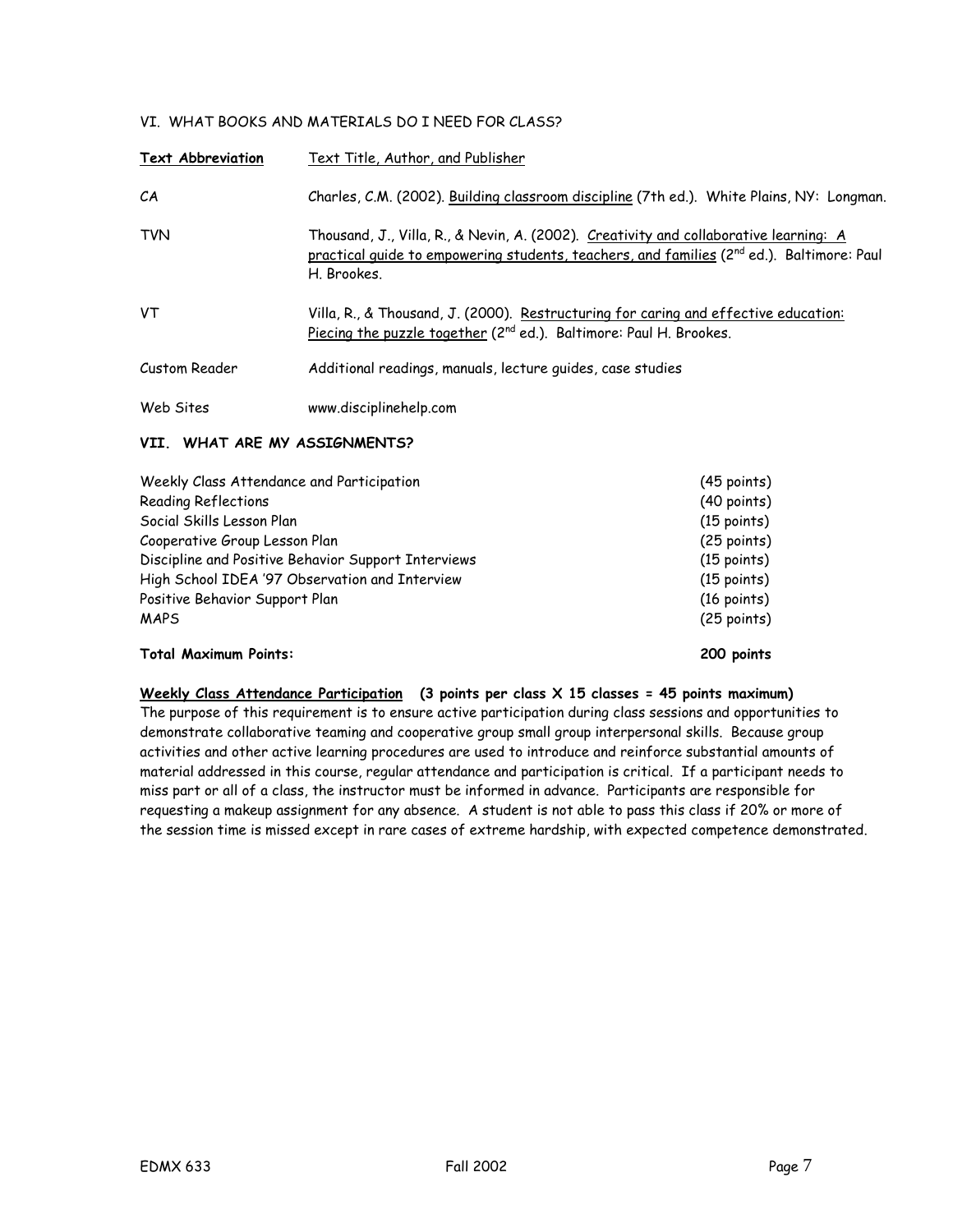# **Reflections/Lesson Applications (44 points maximum)**

The purpose of the reading reflections and lesson implementation applications is to provide participants with regular opportunities to demonstrate their understanding of critical aspects of the readings and to apply lesson plans to professional practice. Each reflection must be word processes and turned in on the date due for full credit. You also must be prepared to discuss reflections in class in order to receive full credit.

For Reflections #9 and #10, you may write a written reflection on any of the optional readings in the syllabus or chapters in the texts that relate to the topic of student self determination that you have not read for other courses. Note that for Reflection #9, an alternative to a reading reflection is to implement the Social Skills Lesson plan and prepare a reflection on your implementation. An alternative option for Reflection #10 is to implement the Cooperative Group Lesson plan and prepare an implementation reflection. Finally, yet another alternative for Reflections #9 and/or #10 is to attend an approved (by instructor) conference. Three points may be earned for each conference attended. A 1-page written reflection of each conference must be submitted as evidence of conference attendance.

# **Criteria for Written Products:**

- 1. For reading reflections, the content of each assigned reading is clearly referred to and referred in the text of the reflection.
- 2. Critical higher order thinking skills that goes beyond reiteration of content (e.g., application, analysis, synthesis, evaluation of content) is clearly demonstrated.
- 3. Spelling, grammar, and mechanical aspects of writing are accurate.
- 4. Thoughts and writing are well organized; section headings are provided as needed.
- 5. The document is word-processed.
- 6. The document is turned in on or before the date due.

## **Reflection Prompt Questions and Due Dates**

See prompt questions for Reflections  $# 1 - #8$  on the following pages See below and class schedule for due dates.

|                | Reading Reflections & Lesson Implementation                   | Due Dates (44 points maximum) |
|----------------|---------------------------------------------------------------|-------------------------------|
| Reflection #1  | 3 points maximum                                              | Due Class # 2                 |
| Reflection #2  | 3 points maximum                                              | Due Class #3                  |
| Reflection #3  | 4 points maximum                                              | Due Class #4                  |
| Reflection #4  | 4 points maximum                                              | Due Class # 6                 |
| Reflection #5  | 5 points maximum                                              | Due Class #9                  |
| Reflection #6  | 4 points maximum                                              | Due Class $#10$               |
| Reflection #7  | 4 points maximum                                              | Due Class $# 11$ .            |
| Reflection #8  | 11 points maximum                                             | Due Class #12                 |
| Reflection #9  | 3 points maximum                                              | Due on or before Class #14    |
|                | (Social Skills Lesson Implementation, Reading, or Conference) |                               |
| Reflection #10 | 3 points maximum                                              | Due on or before Class #15    |
|                | (Cooperative Group Lesson Implementation, or Conference)      |                               |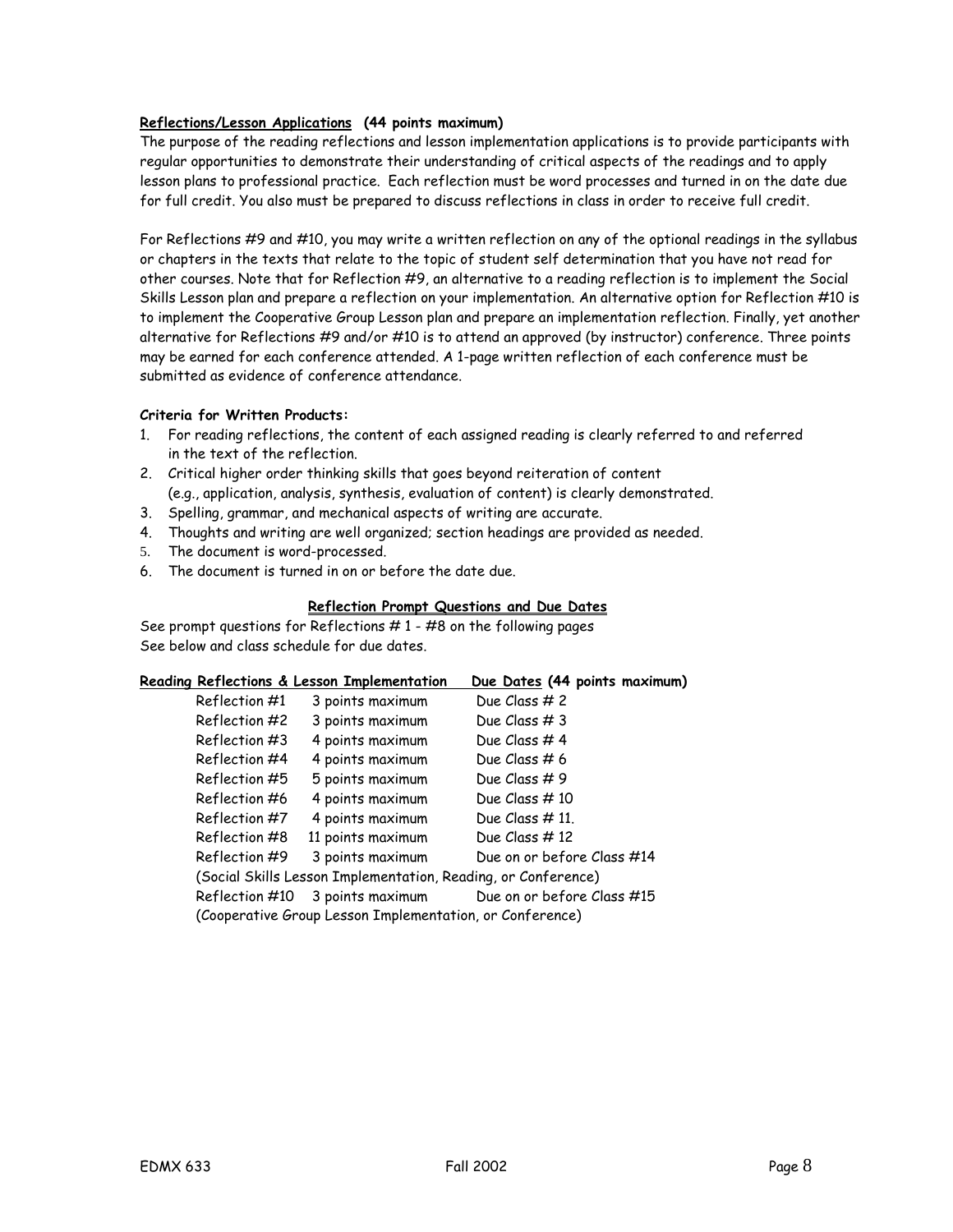#### **REFLECTIONS (44 Points Maximum)**

#### **Reading Reflection #1 (3 points)**

Read Chapter 3 & 23 in the Villa & Thousand (VT) text. In what ways were the four dimensions of the Circle of Courage fulfilled for Cecelia? In what ways could/will you apply the principles of the Circle of Courage in structuring your classroom environments, routines, and methods of teaching responsibility (i.e., otherwise known as "discipline") to your students? (1-2 pages)

## **Reading Reflection #2 (3 points)**

In what ways will the strategies described in Chapter 9 & 15 of the Thousand, Villa, and Nevin (TVN) text assist you as a teacher of children like Mariah, Billy, or Ricardo? What approaches from Chapter 9 or 15 are most appeal to you and why? (1-2 pages)

## **Reading Reflection #3 (4 points)**

Read Chapter 19 and pages 201 – 205 (the 2<sup>nd</sup> C: Constructive Conflict Resolution) of the TVN text AND pages 140 – 149 & 152 – 162 in the VT text. You are on your own for this reflection. Use your Multiple Intelligences and creativity to represent:

a) what you learned about conflict resolution and the development of responsibility, and

b) specific strategies you will use to develop your students' responsibility/response-ability.

## **Reading Reflection #4 (4 points)**

After reading pages 575 – 580 of VT and Chapter 4 of TVN answer the following:

- a) In pages 575 580 of Chapter 22 in VT, it is the authors' premise that self determination is an important education outcome if students with disabilities are to succeed in and out of school. To what extent to you agree with this premise? Provide a justification for you evaluation of this premise. (2 point)
- b) Given the components of self-determination and the methods for building connections described in Chapter 4, how will you use these and other methods to structure/promote self determination for your students? (2 points)

## **Cooperative Group Lesson Jigsaw Reflection #5: (5 points)**

Prepare for an in-class jigsaw of the cooperative group lesson plans included in Chapter 21. You will be assigned and prepare to teach the critical elements of one of the lessons. You will use a format provided in class. You also will create a visual and a 1-page handout for classmates. Also read and be prepared to discuss the lesson on pp 371 – 378.

## **Reading Reflection #6: (4 points)**

Based upon your reading of pp. 197-201, 212 – 218, & Chapters 20 & 21 of the TVN text AND class lectures, and custom reader handouts, in three to four pages:

a) define in your own words and provide examples of how to structure EACH of the five critical elements of PIGS Face (i.e., positive interdependence, individual accountability, group processing, social skills, face-to-face interaction) in an effective cooperative learning group (3 points)

b) describe 3 key learnings about how cooperative learning supports the education of a diverse student population (1 point)

## **Reading Reflection #7: (4 points)**

Read Screening for Understanding and the other materials in the custom reader concerning positive behavior supports.

- a) In your own words define a "functional assessment" of behavior.
- (Refer to all of your readings thus far to answer this).
- b) What are "slow" versus "fast" triggers? How does each contribute to our understanding of a student's behavior?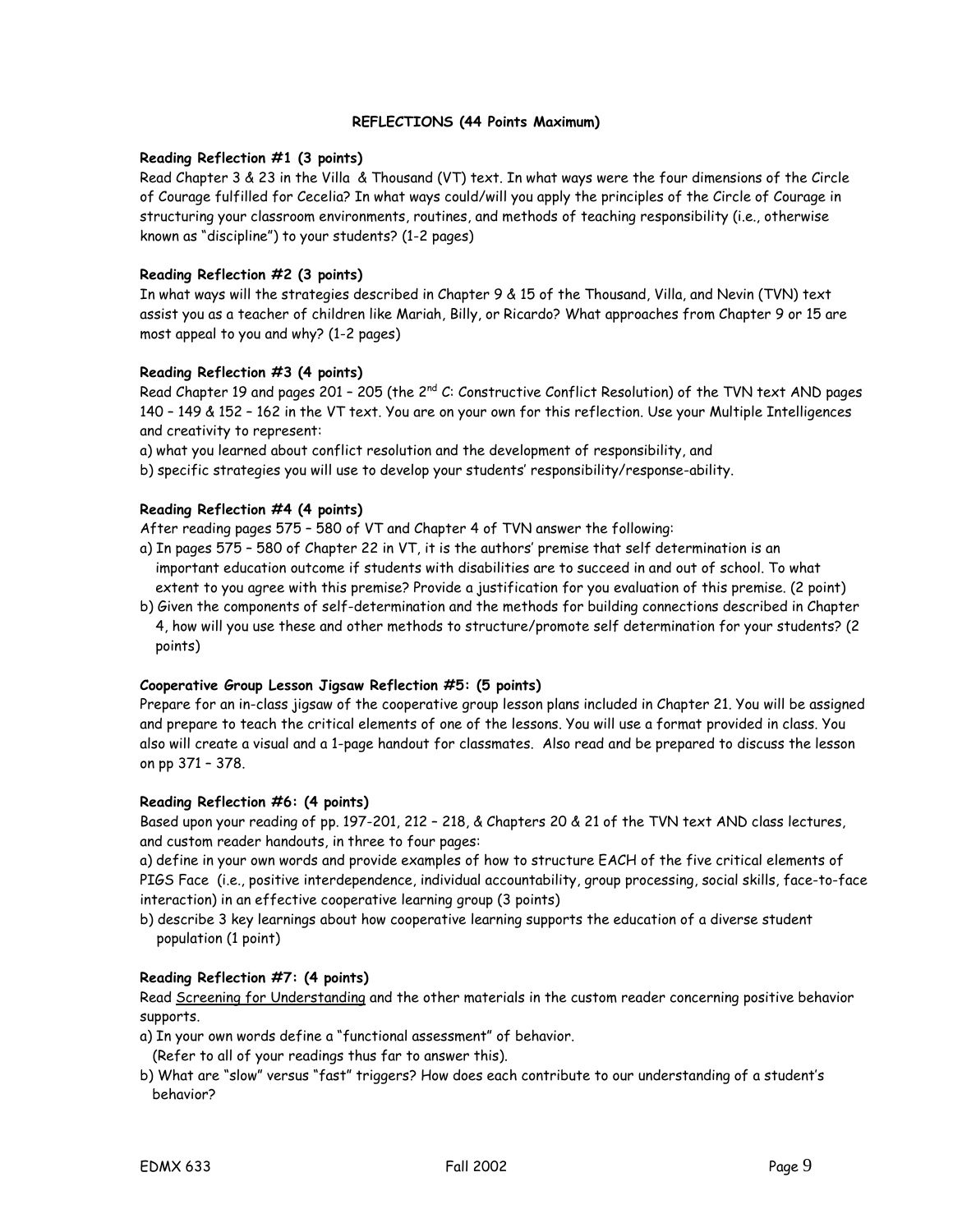- c) How is a "perceived function" of a behavior determined?
- d) In developing a positive support plan, why is it important to have both specific and global hypotheses?

## **Positive Supports Reflection #8: (11 points)**

This is your discipline with dignity "final exam.'' Given the discipline "pyramid" on page 143 of TVN, identify all of the interventions, strategies, and instructional and curricular approaches that you know and have learned about thus far for each of the six levels of the pyramid - from prevention to individualized support plans. Be sure to use Reflection #2, lecture notes, readings, and your own experience when construction this reflection. Feel free to be as creative as you wish in your presentation. (For example, one student created a 3-ring notebook with dividers that included details on each intervention and room for new strategies to easily be added in the future; anther student constructed a 3-D pyramid with strategies "housed" at each level.)

## **Implementation Reflection #9: (3 points)**

Your choice of social skills lesson implementation, reading reflection, or reflection upon conference attendance.

## **Implementation Reflection #10: (3 points)**

Your choice of cooperative group lesson implementation, reading reflection, or reflection upon conference attendance.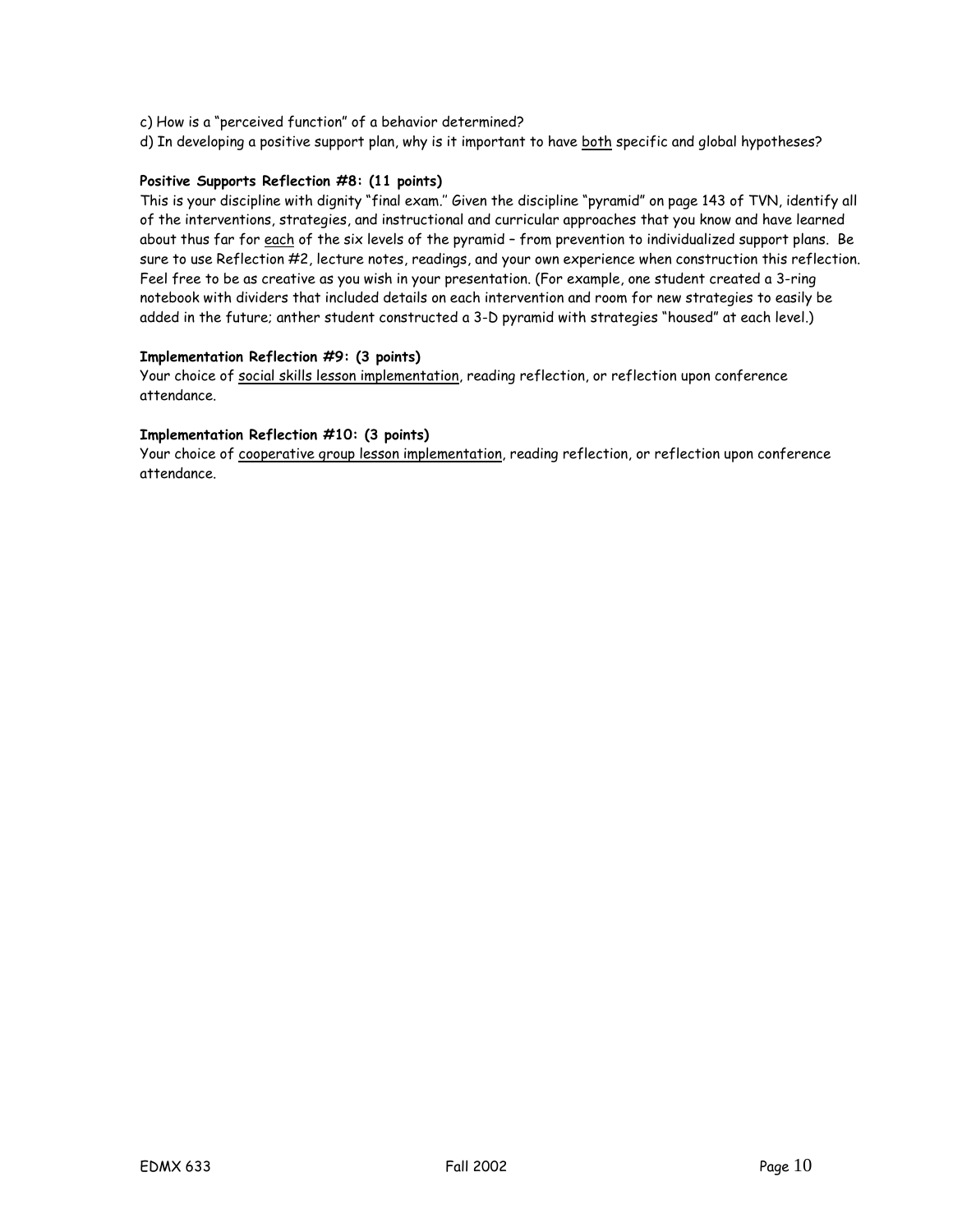## **Social Skills Lesson Plan (15 points)**

The purpose of this assignment is to ensure that participants can design a social skills lesson that can be used as a component of a cooperative group lesson or as a "stand alone" lesson that prepares students to use a social skill in a cooperative learning context. Development of the lesson will begin in class and participants should be prepared to teach the lesson to classmates and to students whom they serve. A direct instruction lesson format provided by the instructor will be used to organize this lesson. The **draft** of this lesson will be returned for revisions. The **final draft** must include requested revisions. Reflection points may be earned (up to 3 points) for delivering and reflecting upon the delivery of the social skills (see Reflection #10)

# **Cooperative Group Lesson Plan (25 points)**

Each participant will develop a cooperative group lesson plan using the long lesson plan format in Chapter 6 of the Thousand, Villa, and Nevin text. The purpose of this exercise is for each participant to have the experience of thinking about each of the critical "teacher role" questions that must be considered when designing a formal cooperative group lesson. The **draft** of this lesson will be returned for revisions. The **final draft** must include requested revisions. Reflection points may be earned (up to 3 points) for delivering and reflecting upon the delivery of the cooperative group lesson (see Reflection #10).

## **Discipline and Positive Behavior Support Interview and "Health" Diagnosis (15 points)**

The purpose of this assignment is to develop participants' understanding of a) the discipline climate and practices in their school and classroom, b) the behavioral support strategies currently employed, and c) staff perceptions of discipline in the school. Using the provided Staff Questionnaire and the 4-page "Program Indicator" tool, assess the discipline and positive behavior support characteristics of your school and classroom. To do this, first make 3 copies of the Staff Questionnaire. Interview at least 3 people from your school using this instrument, but only after you have administered the instrument to yourself first. Get a copy of the school and district's discipline and behavior support policies and procedures and study them carefully. Next, using the information from your 4 interviews and the policy and procedures documents, complete the four pages of the "Program Indicator" tool. If you don't feel you have adequate information to rate a particular item, ask the principal, guidance personnel, or "trusted" teachers to provide an assessment of the item. Assemble all of these materials into a packet along with a 3 to 4-page written assessment of your school's discipline and positive behavioral support "health" that is based upon your research and what you know so far about "best practices" in teaching responsibility and promoting self discipline. Be prepared to compare your findings with your classmates on the due date.

## **Positive Behavior Support Plan (16 points)**

Using provided forms, create a positive intervention plan for one student based upon an in-class scenario. As a real life application, you are encouraged to use the processes and forms to create a plan for student in your student teaching or teaching situation. Be sure that the interventions recommended provide students "response-ability" skills and strategies and articulate how peers, teachers and staff, subject matter instruction and materials, and your own behavior will be modified to assist the student to meet his or her needs in ways considered socially acceptable in a school setting. **(Note: This is an in-class assignment created as a team)**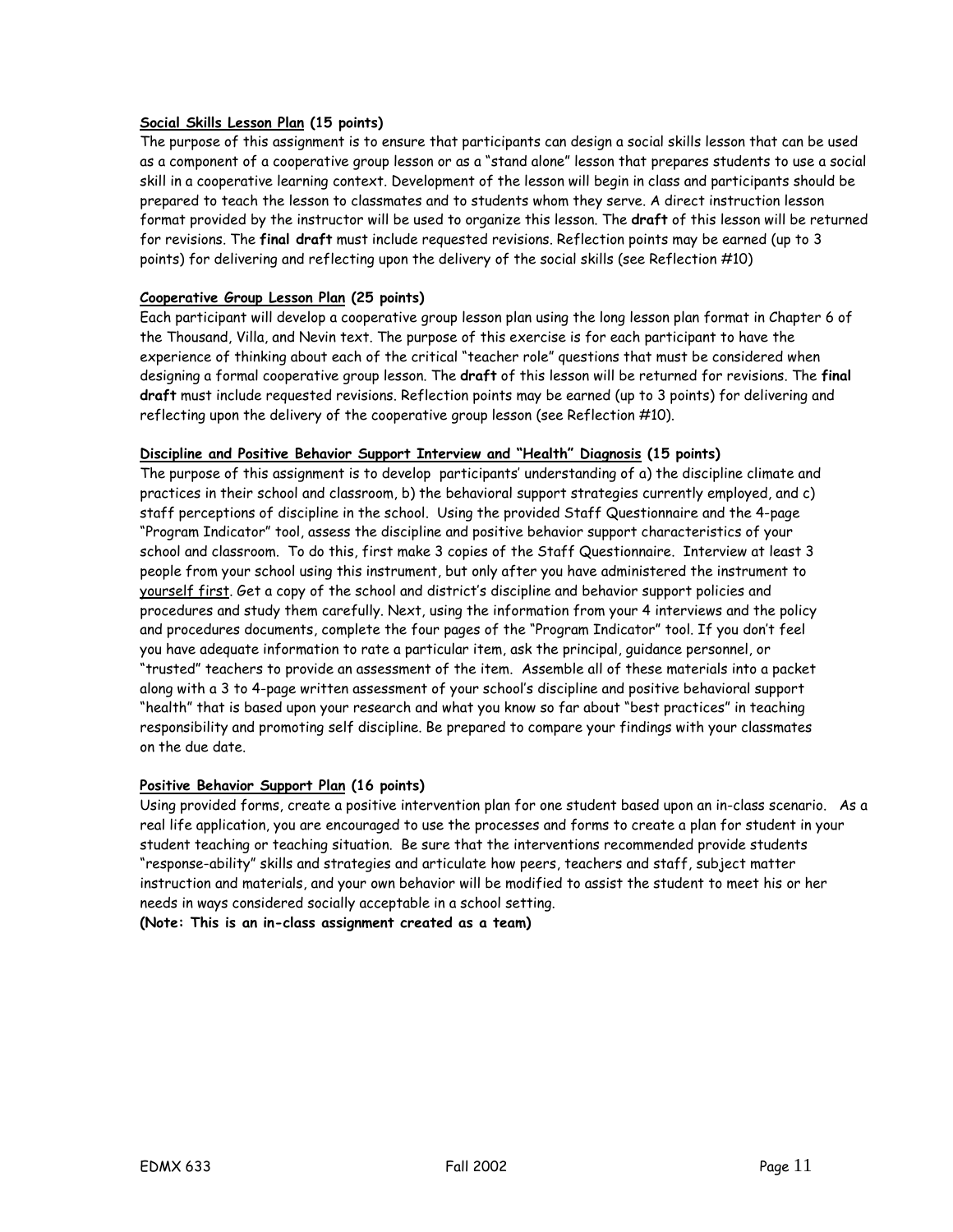## **MAPs Implementation (25 points)**

The purpose of this assignment is to provide you with an opportunity to apply and refine the assessment skills discussed in this course emphasizing the importance of obtaining information from the student, family members, and friends.

Each participant develops a "MAPs" report for one focus individual. Although the ideal focus individual would be a student identified as eligible for special education, because you may not be the service coordinator for such a student, you may need to be creative and identify a person for whom the MAPs process would make a positive contribution to the person's life. If it is not possible to perform this assignment with a student you serve, solicit the participation of a friend, family member, or a youth not eligible for special education to be the focus person. Be sure to also invite as many significant others (i.e., family members, friends) as possible as well as appropriate professionals to participate in the MAPS process. The more the merrier. Your write up should be comprehensive and address at least the following components.

- 1. What was the rationale for choosing this student/person? Describe the person in terms of gender, age, strengths, and any other relevant characteristics such as educational needs or living situation. Describe the context of the MAPS process. Who was present? Where did it occur? (Note: Whenever possible, conduct the interview in the individual's home) (4 points)
- 2. For each of the steps of the process, organize and report in writing the responses to MAPS questions and any other questions you asked. Document the decision making process(es) used to identify and prioritize needs and goals. Also identify potential next steps. (7 points)
- 3. For the "Plan of Action," recommend specific areas or skills to work on based upon the outcomes of the MAPS process. Using your local IEP form, translate the outcomes of the MAPS session into 3 goals. Each goal must have at least two accompanying objectives/benchmarks as well as a "positive" baseline or present level of performance statement. At least one goal should relate to relationships, friendships, and/or social skills. At least one goal should relate to life beyond the current school context (e.g., recreational, living, or vocational life in the community, post-secondary life, transition to the next school). The remaining goal should directly relate to the important dimensions that emerged from the MAPS process. (9 points)
- 4. Write a reflection on the experience that includes your own reaction to the process, the reaction of the participants, ways in which you would "better" prepare for or conduct a MAPS session in the future, as well as any other feelings and thoughts about how to implement and promote familycentered and student-led assessment and planning approaches in IEP development and futures planning. (5 points)

## **Criteria for Evaluation:**

- 1. Completeness and organization of information requested.
- 2. Includes a title page, a section for each of the steps of the MAPS as well as the other elements of the Significant Other Inventory report described in items 1 - 4 above.
- 3. Documentation of the decision making process used to formulate IEP goals and objectives.
- 4. Depth of analysis of reaction to the process.
- 5. Sensitivity and respect for student and family.
- 6. Evidence of input and feedback from MAPS participants (e.g., photo of the MAPS posters or a written summary of the contents of each poster, direct quotes of participant reactions).
- 7. Appropriate use of standard English, grammar, spelling, mechanics, and so forth.
- 8. Word processed, paginated, double spaced with 1-inch margins.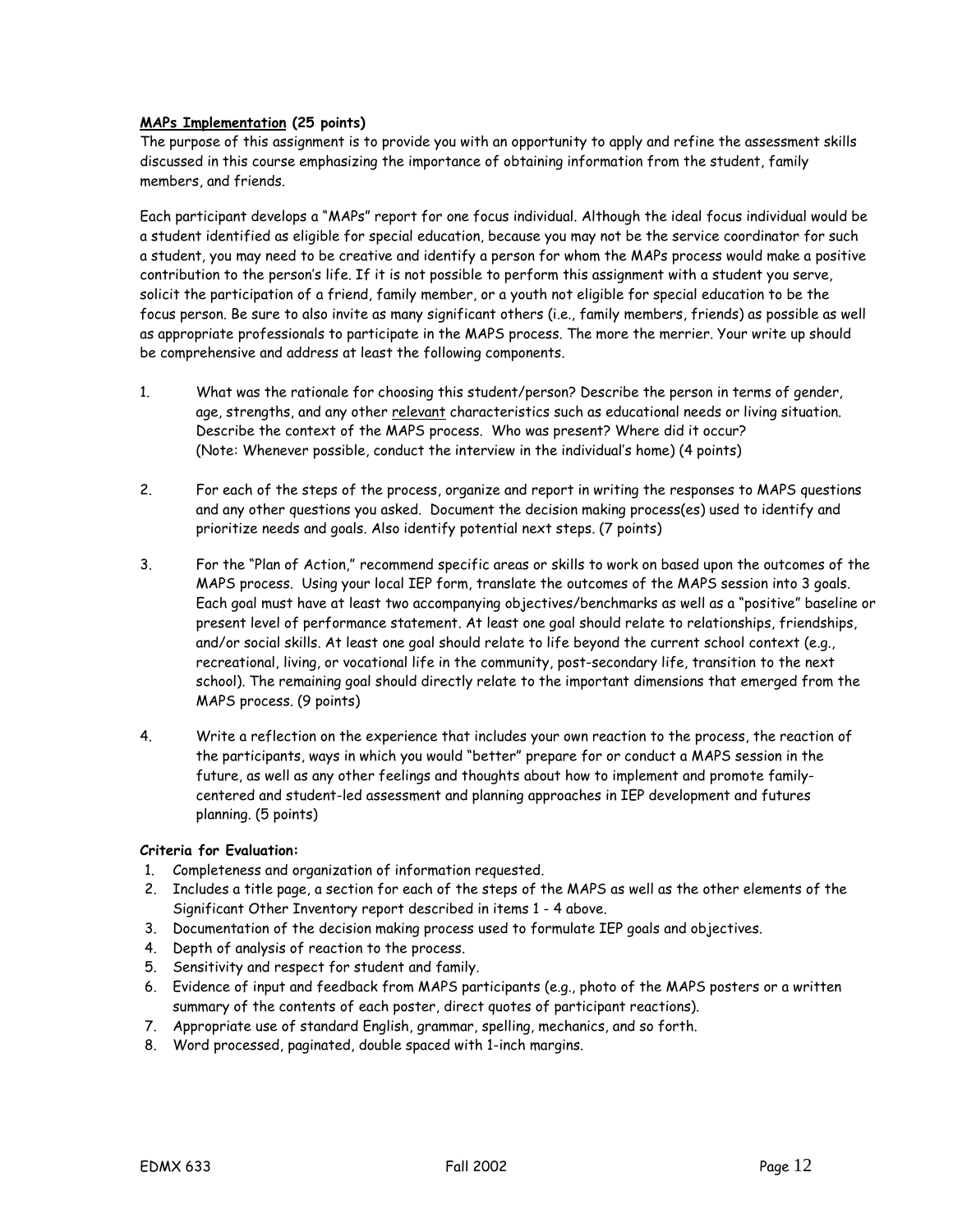#### **High School Special Education: Implications of IDEA '97 and More (15 points)**

Many cohort members will not have a special education field placement in a high school setting. Nevertheless, we want to make sure that you witness the unique aspects and challenges of supporting high school-aged youth with identified special education needs. Every elementary and middle school student eventually transition into these high schools. What happens to them when they get there? Find out through this field placement experience, which will be totally self-directed.

The minimum requirements are that you spend the equivalent of at least one full school day in one or more high schools in your home community, a community in which you have done a field placement, or any other community in which you have a legitimate reason to visit. Shadow one or more special education staff members, interview students and staff, attend after-school events, and observe classes which students attend.

The appropriate protocol for setting up observations is to contact the school principal and/or special education department chair, introduce yourself and describe the purposes of the visitation, indicate that an entire day-long visitation would be preferred, but a shorter visit would be perfectly fine. If you can visit the same site on two or more days, it would be a great advantage to you, as you will get more than a one-time snapshot view. Visitations to multiple sites also have distinct advantages, as you can see how different campuses approach the same issues and how different or alike the schools are in providing special education services.

This is your educational experience, so please set it up in a way that it meets your needs in the best way possible for you! Those of you who have high school special education placement should spend time in a middle-level or elementary-level special education setting, in order to get a feel for the differences that exist in service delivery for children who are younger in age. Use the same IDEA97 questions that apply to younger children. Also, be sure that you can answer all of the IDEA97 questions for the high school site in which you were placed.

You will not be observing a particular student, so you will not need specific permission for observations. Remember, however, in all of your note taking and in any written products describing your high school experiences, you are to maintain confidentiality and never refer to a student by name.

If you wish to visit high schools in pairs or trios, please do, as long as it meets the approval of the special education personnel who are hosting your visit. Crowds tend to draw attention away from instruction, so visitation groups larger than two or three are discouraged. You are a guest, so at all times behave in your most professional and courteous manner. Reserve any verbal critiques or judgments for written reflections and our class debriefing session.

What shall you look for and what shall you ask? The following questions that directly relate to the changes that IDEA '97 created in the roles of educators, students, and teachers. Schools continue to improve their ways of best addressing these changes, so this is a great time to talk with school personnel about these issues. You are to ask questions, observe, and otherwise "fact find" in order to get responses to the set of IDEA97 questions that are as comprehensive and complete as possible. You are free to ask any of your own questions. Keep your eyes open, as well; what you see may or may not "match" what you are told.

The permanent product you will generate to reflect your analysis, synthesis, and evaluation of the high school experiences has two components. The first component of this report is a summary of your findings regarding all nine of the IDEA '97 questions you investigated with high school faculty and students. Each of the nine responses should be no less than 1/2 page in length. The second component is similar to the series of questions posed in an SST meeting. Specifically, in 2 - 3 pages write about:

- **STRENGTHS**
- cONCERNS
- QUESTIONS you still have
- **RECOMMENDATIONS**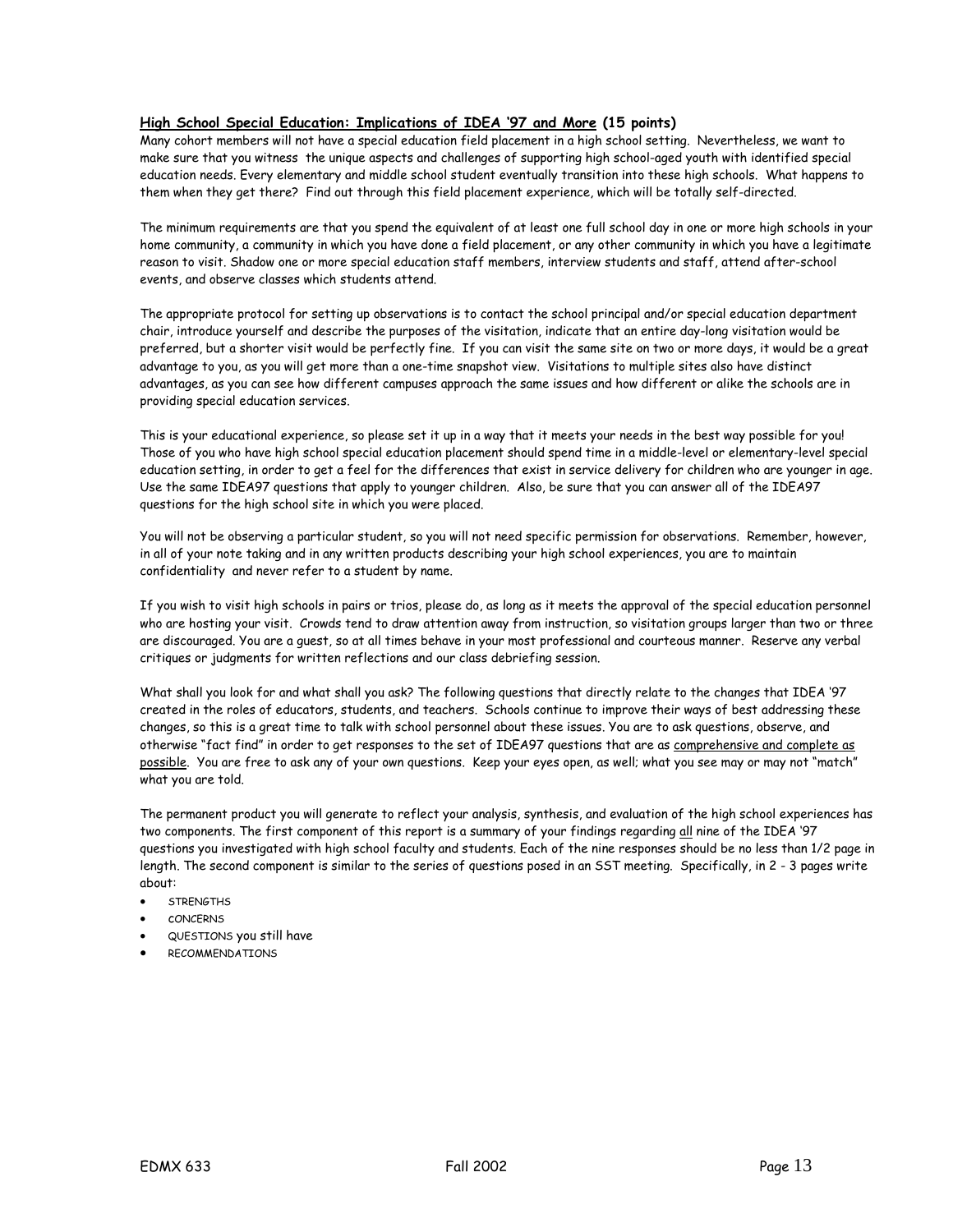

**CALL UNIVERSITY**<br>SAN MARCOS *College of Education* 

# HIGH SCHOOL EXPERIENCE FIELDWORK TIME SHEET

Since you will receive credentials as a K – 12 special education professional, a critical part of your special education fieldwork involves spending a significant amount of time with learners across the grades, K – 12. In this field experience, you are to complete the equivalent of one full day in one or more high school settings. Attached you will find a letter of introduction which you should take with you to the school or the schools you visit. Phone the coordinator of special education services for the building (who may be the principal, assistant principal, a special education department chair, or a school-based coordinator) to make specific arrangements for the visitations. It is a "best practice" to meet your host teacher(s) face-to-face in advance to arrange a schedule. This, of course, may not be possible, due to time constrains. Be sure to have the host teacher(s) sign this time sheet for each time block that you are involved in school activities. Turn in this time sheet along with your written responses for this assignment.

|                                                                                                                                                                                                                                      | Name                                                                                                                                                                                                                                                                                                                                                                |                                                                                                                      |                   |
|--------------------------------------------------------------------------------------------------------------------------------------------------------------------------------------------------------------------------------------|---------------------------------------------------------------------------------------------------------------------------------------------------------------------------------------------------------------------------------------------------------------------------------------------------------------------------------------------------------------------|----------------------------------------------------------------------------------------------------------------------|-------------------|
|                                                                                                                                                                                                                                      | School __________________________                                                                                                                                                                                                                                                                                                                                   |                                                                                                                      |                   |
|                                                                                                                                                                                                                                      | $\begin{picture}(25,10) \put(0,0){\vector(1,0){100}} \put(15,0){\vector(1,0){100}} \put(15,0){\vector(1,0){100}} \put(15,0){\vector(1,0){100}} \put(15,0){\vector(1,0){100}} \put(15,0){\vector(1,0){100}} \put(15,0){\vector(1,0){100}} \put(15,0){\vector(1,0){100}} \put(15,0){\vector(1,0){100}} \put(15,0){\vector(1,0){100}} \put(15,0){\vector(1,0){100}} \$ | Site Coordinator of Special Education __________                                                                     |                   |
|                                                                                                                                                                                                                                      | Host Teacher ___________________                                                                                                                                                                                                                                                                                                                                    |                                                                                                                      |                   |
|                                                                                                                                                                                                                                      | Time Time at Site                                                                                                                                                                                                                                                                                                                                                   | Date Arrival Departure Total Time Activities Observed                                                                | Host<br>Signature |
|                                                                                                                                                                                                                                      |                                                                                                                                                                                                                                                                                                                                                                     |                                                                                                                      |                   |
|                                                                                                                                                                                                                                      |                                                                                                                                                                                                                                                                                                                                                                     |                                                                                                                      |                   |
|                                                                                                                                                                                                                                      | <u> 1986 - Andrea Andrew Maria III (b. 1976)</u>                                                                                                                                                                                                                                                                                                                    | <u> 1980 - Jan Samuel Barbara, político establecer a la contrada de la contrada de la contrada de la contrada de</u> |                   |
| <u>and the contract of the contract of the contract of the contract of the contract of the contract of the contract of the contract of the contract of the contract of the contract of the contract of the contract of the contr</u> |                                                                                                                                                                                                                                                                                                                                                                     |                                                                                                                      |                   |
|                                                                                                                                                                                                                                      |                                                                                                                                                                                                                                                                                                                                                                     |                                                                                                                      |                   |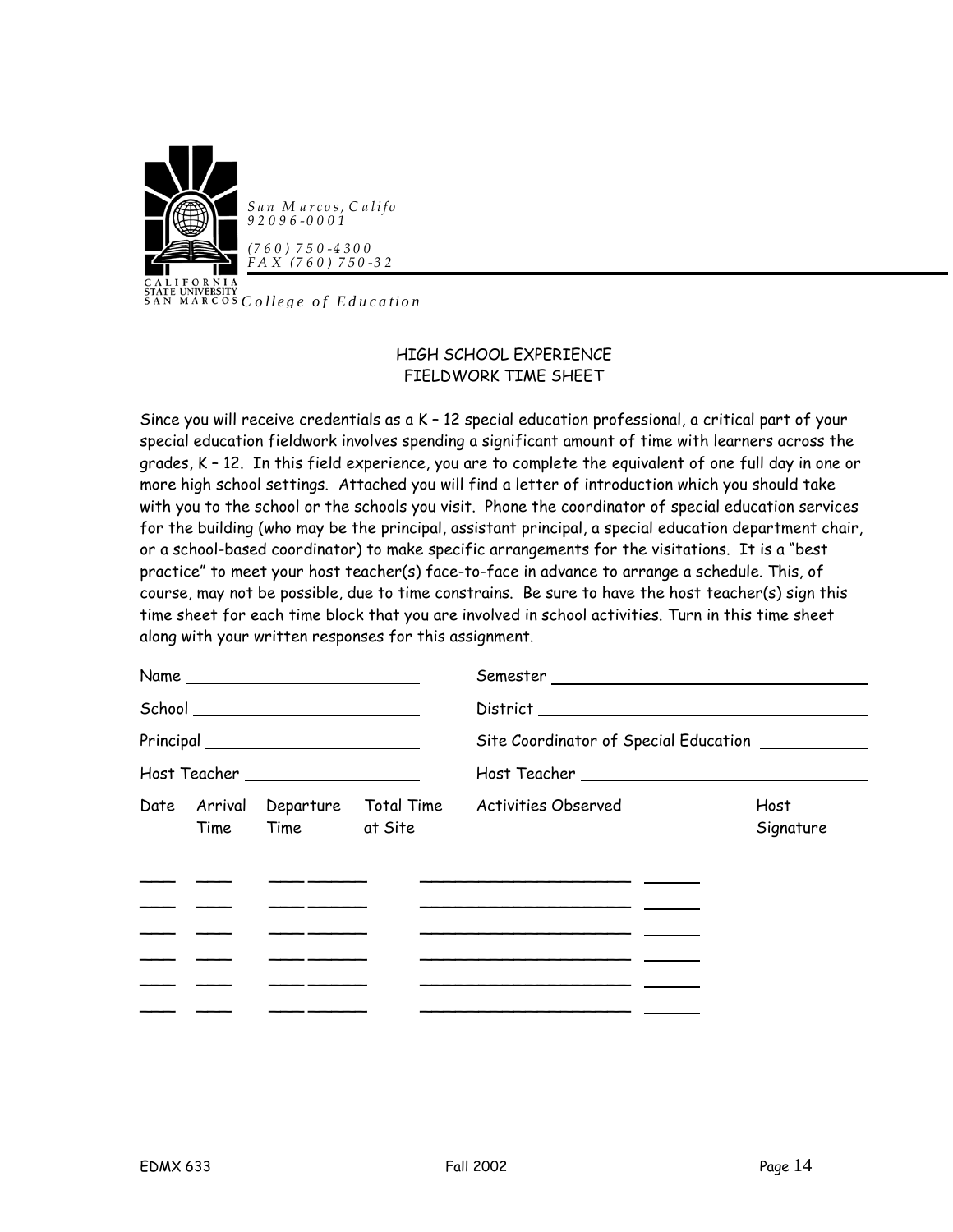

**CALL UNIVERSITY**<br>SAN MARCOS *College of Education* 

January 21, 2003

Dear Principal and Special Education Staff,

An important special education field experience for all California State University San Marcos Mild/Moderate and Moderate/Severe special education teacher candidates is to spend a significant time in a variety of special education settings. Since special education service delivery at the high school level can be significantly different from service delivery in elementary settings, it is critical that credential candidates have a chance to a) talk with and shadow high school special educators, b) observe in general education classrooms in which students with disabilities are supported, c) observe and interact with students with a wide range of disabilities, and d) learn about the policies and procedures for transition planning.

It would be greatly appreciated if one or more of our credential candidates could spend approximately 8 hours under the guidance of one or more of your special education faculty engaged in the activities described above. Candidates might spend an entire on campus – during, before, and/or after school hours; or observations could be spread across several days.

The CSUSM credential program faculty hope that your faculty, staff, and students find this an interesting and valuable experience. As program coordinator, I also wish to thank you for your support of the professional development of the future educators enrolled in CSUSM's credential programs. If you have any questions or concern, please feel free to e-mail (jthousan@csusm.edu) or give a call (760-750-4022).

Respectfully requested,

Dr. Jacqueline Thousand, Coordinator, Special Education Credential and Graduate Programs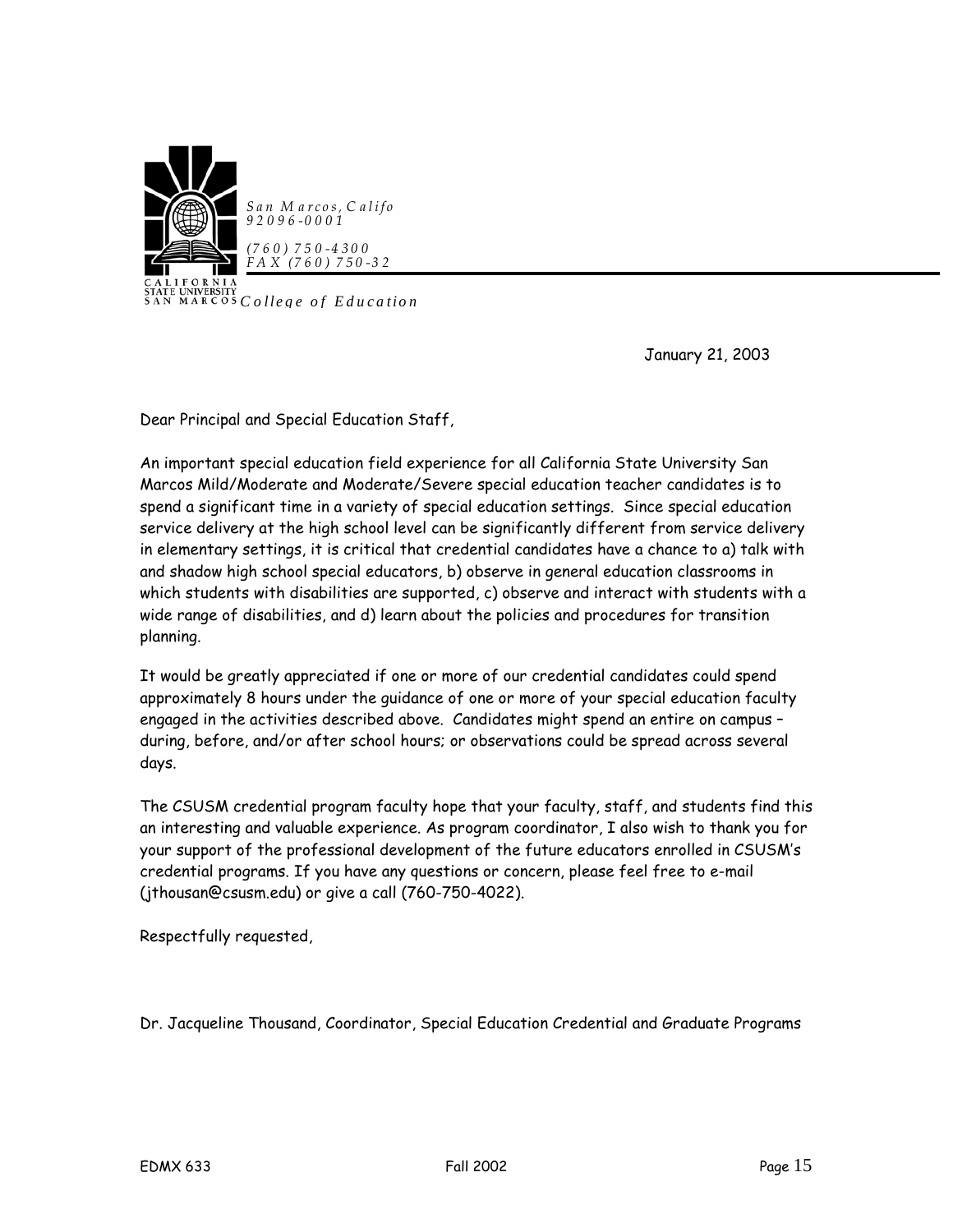# IDEA '97 High School Questions

- I. What are characteristics of an "exemplary" high school special educator? What are the most fulfilling aspects of working as a high school special educator? What are the greatest challenges in working as a high school special educator?
- II. In what ways do special education faculty encourage and support student participation on IEP teams? To what extent are the questions posed in the MAPs process employed to gather data in the IEP process? To what extent do students direct and lead their own IEP meetings? How are students taught and coached to direct their own IEPs?
- III. In what ways do special education faculty encourage and support parent participation on IEP teams?
- IV. In what ways have arrangements been made for classroom teachers to actively participate as members of the IEP team?
- V. In what ways are the required transition planning activities carried out for students at age 14? At age 16? Provide as much detail as possible about these transition activities.
- VI. In what ways are students informed of their age of majority rights before they turn 18? Describe the process in as much detail as possible.
- VII. In what ways are students included in district and statewide assessments, such as the STAR testing? What are the most common accommodations provided for students?
- VIII. How do you determine when alternate assessments will be used with a student (e.g, a student with a severe disability) who is not included in the district STAR assessment? What alternate assessment approaches do you use? Which provided the most meaningful information about student progress? Note #1: The California Alternative Performance Assessment (CAPA) will be ready for use in the spring of 2003. Find out as much information about it as you can through this question. Note #2: If the teacher cannot answer this question thoroughly, interview someone who works with students with severe disabilities and who can answer this question with specific examples. This question MUST be answered.
- IX. In what ways do you ensure that there is regular communication with classroom teachers to coordinate curriculum and instruction personnel?

# **Special Notes:**

For questions II - IX, also ask, "What would help to make this practice work even better?" Include the interviewee's responses as part of your answers to these questions.

**Be sure to spend talking with (and shadowing) as many students as you can.**